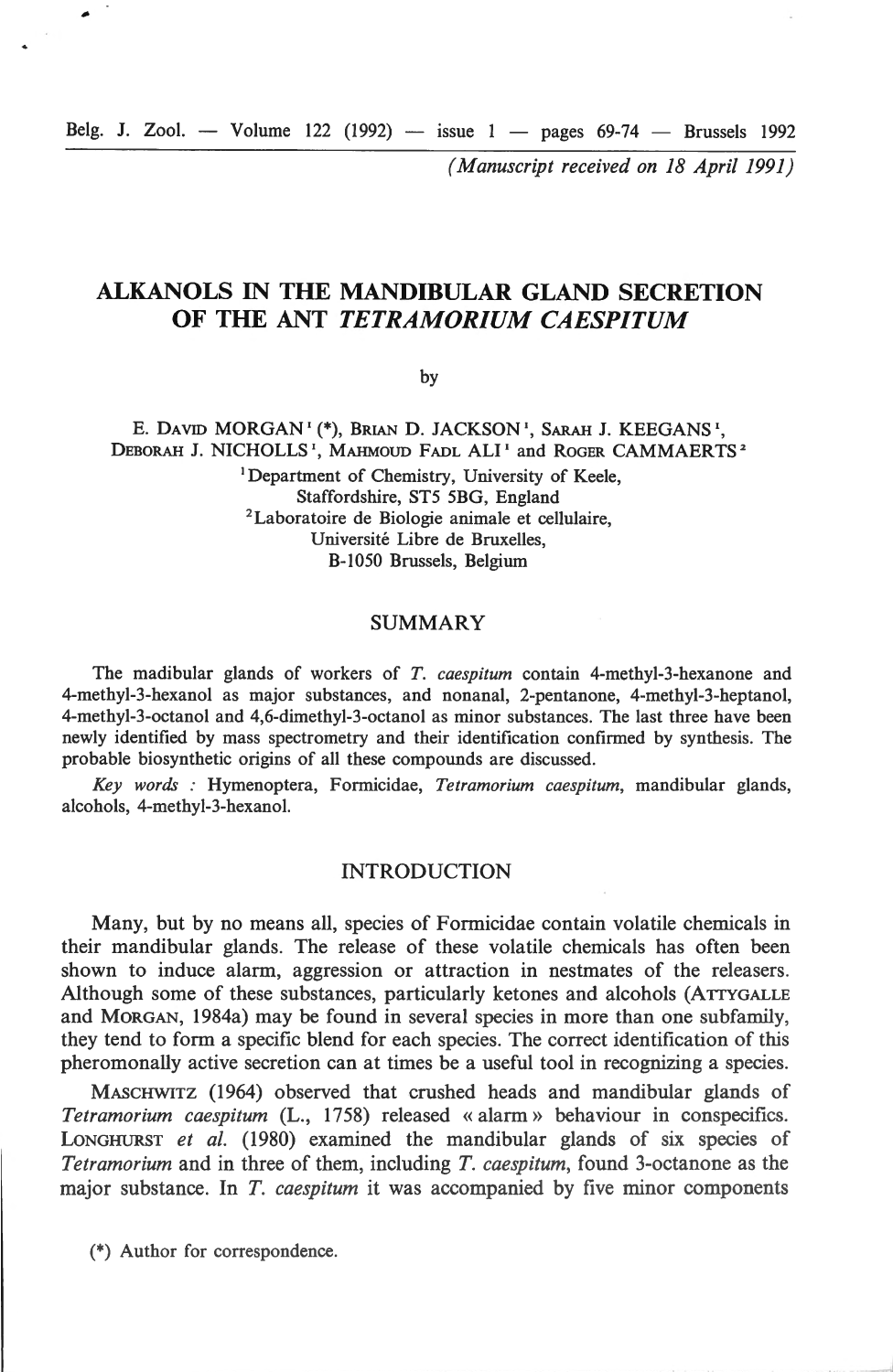..

and one major one, ail unidentified. PASTEELS *et al.* (1980) reported that heads of *T. caespitum* contained 4-methyl-3-hexanol and that heads of sexuals contained 4-methyl-3-hexanone additionally.

*T. caespitum* is almost indistinguishable morphologically from T. *impurum*  (FOERSTER, 1850) though they are pheromonally distinguishable (ATTYGALLE and MORGAN, 1984b; BILLEN *et al.,* 1986; MORGAN and ÜLLETT, 1987). PASTEELS *et al.*  (1981) corrected their first report when they found they had examined *T. impurum*  and not *T. caespitum.* They went on to show that *T. caespitum* also contained 4 methy1-3-hexanol and 4-methyl-3-hexanone (ROISIN, unpublished data ; CAMMAERTS *et al. ,* 1985). To see if the difference between the observations of LONGHURST *et al.*  (1980) and CAMMAERTS *et al.* (1985) was due to possible racial differences, we examined workers from seventeen colonies of *T. caespitum* from various sites in Western Europe and found in all cases that 4-methyl-3-hexanol was usually the major substance, with small amounts of 4-methyl-3-hexanone, 2-pentanone, (as claimed there) decanal and three unidentified compounds (ALI *et al.,* 1987). In sorne individuals (from the same nests) there was a large amount of 4-methyl-3-hexanone, but there was no evidence of different races within the species. At the time, equipment to identify the other minor components was not available.

The mandibular glands of *T. caespitum* have now been re-examined by linked gas chromatography-mass spectrometry (GC-MS) and the minor components identified by comparison with synthetic compounds.

# MATERIALS AND METHODS

Ants for the present work were collected in Dorset (from where the ants used by LONGHURST *et al.* (1980) were collected) and maintained in artificial colonies in the laboratory as described by ALI *et al.* (1987).

Samples of individual heads of workers were sealed in glass capillaries as described by MORGAN (1990) and subjected to gas chromatography-mass spectrometry using the solventless solid injection technique of MORGAN and W ADHAMS (1972), with a Hewlett-Packard 5890 Gas Chromatograph and 5970B Mass Selective Detector with HP59970C ChemStation. Chromatography was carried out on a fused silica capillary column (12 m  $\times$  0.2 mm) coated with methyl silicone gum (equivalent to  $\overrightarrow{O}$ V-1) of 0.33 m film thickness connected through a 10 m length of deactivated silica tubing (i.d. 0.32 mm) to the source of the mass spectrometer. The capillary tubes were heated in the injector for 2-3 minutes at  $140^{\circ}$ C before crushing. The injection splitter was closed for the injection and opened 30 seconds later. The carrier gas was helium at 10 psi column head pressure. The oven temperature was at 30°C for 2 min and then increased at 8°C min<sup>-1</sup> to 250°C. The Mass Selective Detector was set to monitor m/z 35-350 in the scan mode (about 1.5 scans  $S^{-1}$ ) under Autotune conditions using 70 eV ionization.

4-Methyl-3-heptanol, 4-methyl-3-octanol, and 4-methyl-3-nonanol were synthesized from propanal and 2-bromopentane, 2-bromohexane and 2-bromononane respectively via a Grignard reaction. 4,6-Dimethyl-3-octanol was synthesized via a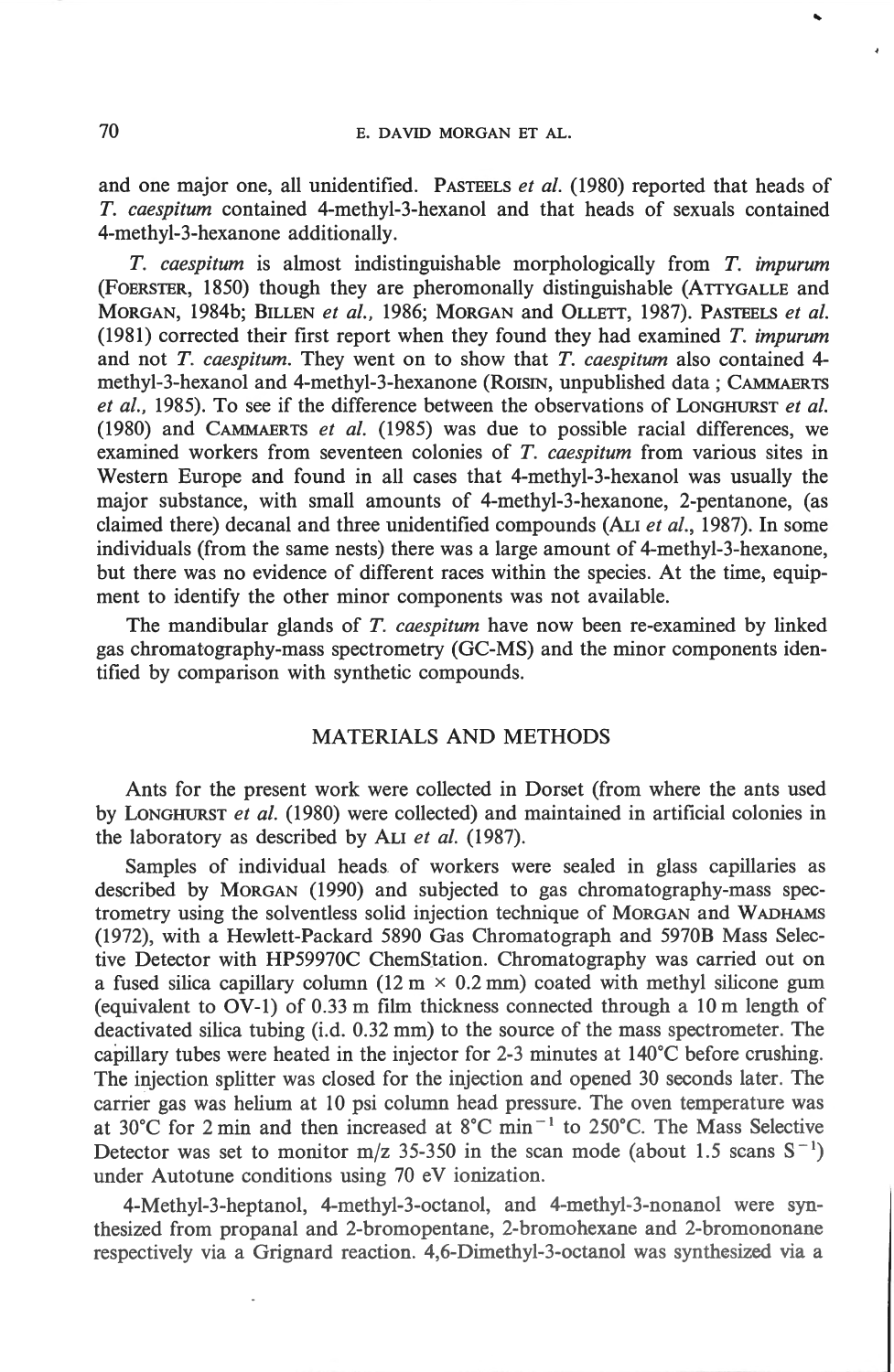crossed aldol condensation between 2-methylbutanal and 3-pentanone (FALES *et al.,*  1980), followed by dehydration to give 4,6-dimethy-4-octen-3-one which was hydrogenated to 4,6-dimethyloctan-3-one and reduced ( $N$ aBH $_A$ ) to 4,6-dimethyloctan-3-ol.

## RESULTS AND DISCUSSION

A typical gas chromatogram of a head of *T. caespitum* is shown in Fig. 1. The mass spectra of the three unknown compounds were ali similar to that of 4-methyl-3-hexanol and had base peaks at m/z 59 (Table 1), indicating that they were 3 alkanols. On possible biosynthetic grounds, they were thought to be 4-methyl-3 heptanol, 4-methyl-3-octanol and 4-methyl-3-nonanol. The retention times and mass spectra of authentic specimens of the first two confirmed these identifications, but the third compound eluted earlier than 4-methyl-3-nonanol and the two mass spectra did not correspond. Presurning these compounds to be produced from



Fig. 1. - Gas chromatogram obtained from four heads of workers of *T. caespitum* without use of solvent, by the solid sampling technique. 2-Pentanone elutes under these conditions with the initial air and water peak  $(< 2 \text{ min}$ ). The identified peaks are A, 4-methyl-3hexanone; B, 4-methyl-3-hexanol; C, 4-methyl-3-heptanol; D, 4-methyl-3-octanol; E, nonanal; F, 4,6-dimethyl-3-octanol.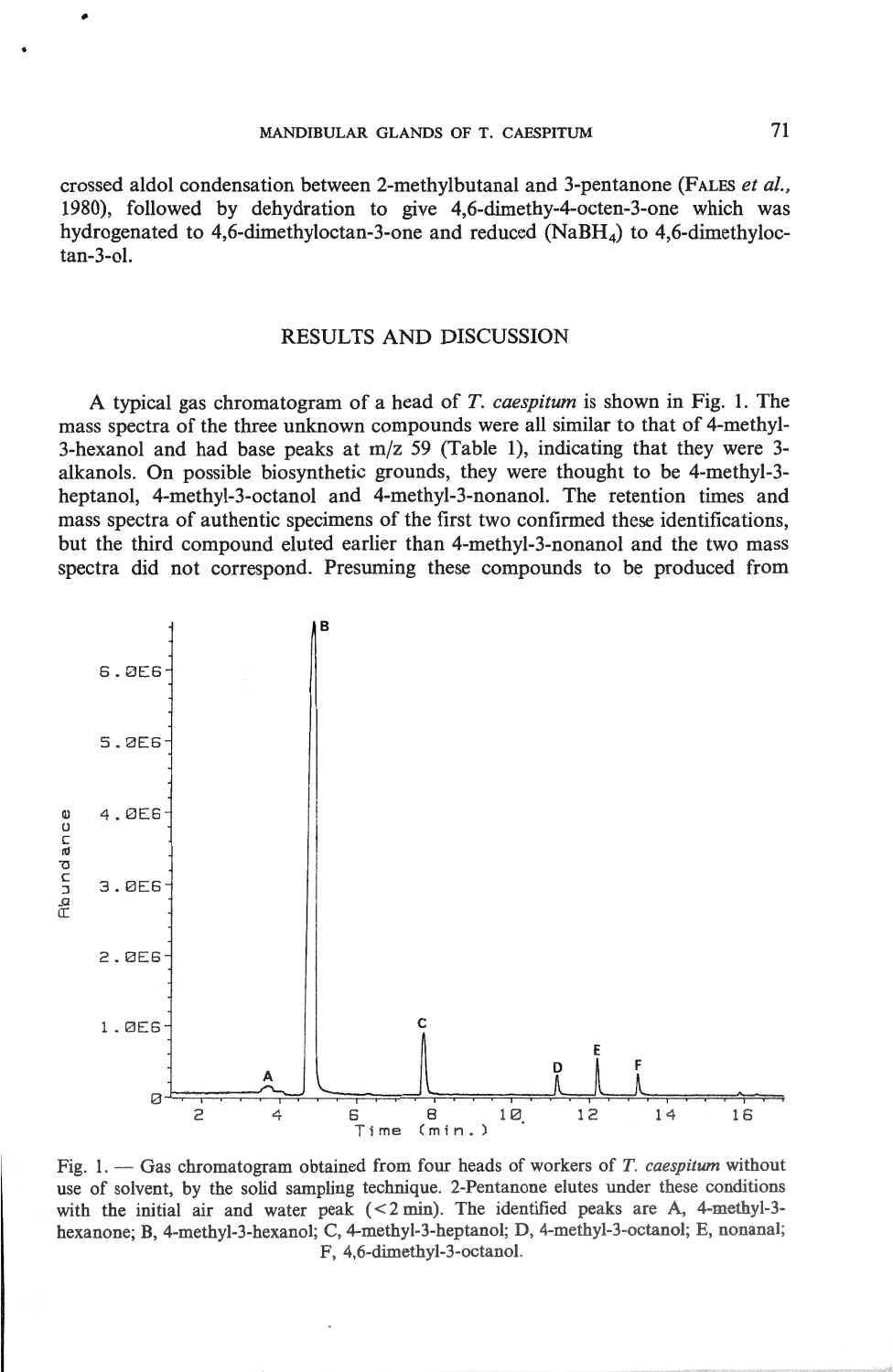'"

polyketides formed by mixed condensations between malonate (or acetate) and methylmalonate (or propionate) groups, the structure was now presumed to be 4,6 dimethyl-3-octanol. This too was prepared synthetically and shown to be identical in retention and mass spectrum to the mandibular compound. In our earlier paper we had claimed to identify the third minor component as decanal, but we now believe this was wrong and have confirmed, with a synthetic specimen, that it is nonanal.

The mandibular glands of *Tetramorium caespitum* from Western Europe therefore contain, in increasing molecular size, the compounds 2-pentanone, 4-methyl-3 hexanone, 4-methyl-3-hexanol, 4-methyl-3-heptanol, 4-mefhyl-3-octanol, nonanal and 4,6-dimethyl-3-octanol. Only 4-methyl-3-hexanone and 4-methyl-3-hexanol are found in more than minor amounts. Usually the alcohol is by far the major component, but in occasional individuals from the same nests, there is as much or more of 4-methyl-3-hexanone (Au *et al.,* 1987).

The carbon skeletons of these compounds are familiar products of ants, other insects and their close relatives. For example, 4-methyl-3-hexanone, 4-methyl-4 hexen-3-one, 4-methyl-4-hepten-3-one, 4,6-dimethyl-4-octen-3-one and 4,6 dimethyl-4-nonen-3-one are defensive secretions of opilionids (EISNER *et al.*, 1978). Manicone, or [(4E)-4,6-dimethyloct-4-en-3-one] and its homologues are compounds from the mandibular gland of *Manica rubida* (BESTMANN *et al.,* 1988), and 4-methyl-3-heptanol, is the trail pheromone of the ant *Leptogenys diminuta* (ATTYGALLE *et al.,* 1988). lt is also interesting to note that the absolute configuration of the compound in the mandibular glands of *T. impurum* is (3R,4S)-4-methyl-3-hexanol (PASTEELS *et al.,* 1981) and *theL. diminuta* trail pheromone is (3R,4S)-4-methyl-3 heptanol. We have reported the isolation of a series of 3-alkanones, and 3-alkanols from the mandibular glands of *Myrmica* ants (CAMMAERTS *et al. ,* 1983 and earlier papers cited therein). These 3-alkanones form a regular series from 3-hexanone to 3-dodecanone, but include 6-methyl-3-octanone.



Fig. 2.  $-$  The proposed biosynthetic route to the mandibular gland compounds, illustrated for the examples of 4-methyl-3-hexanone and 4-methyl-3-hexanol. For ali the compounds found in *T. caespitum* except 2-pentanone, the two right hand units (PrPr) are fixed and variation of the left band unit (Here Ac), to Pr, AcAc and AcPr gives the other compounds identified.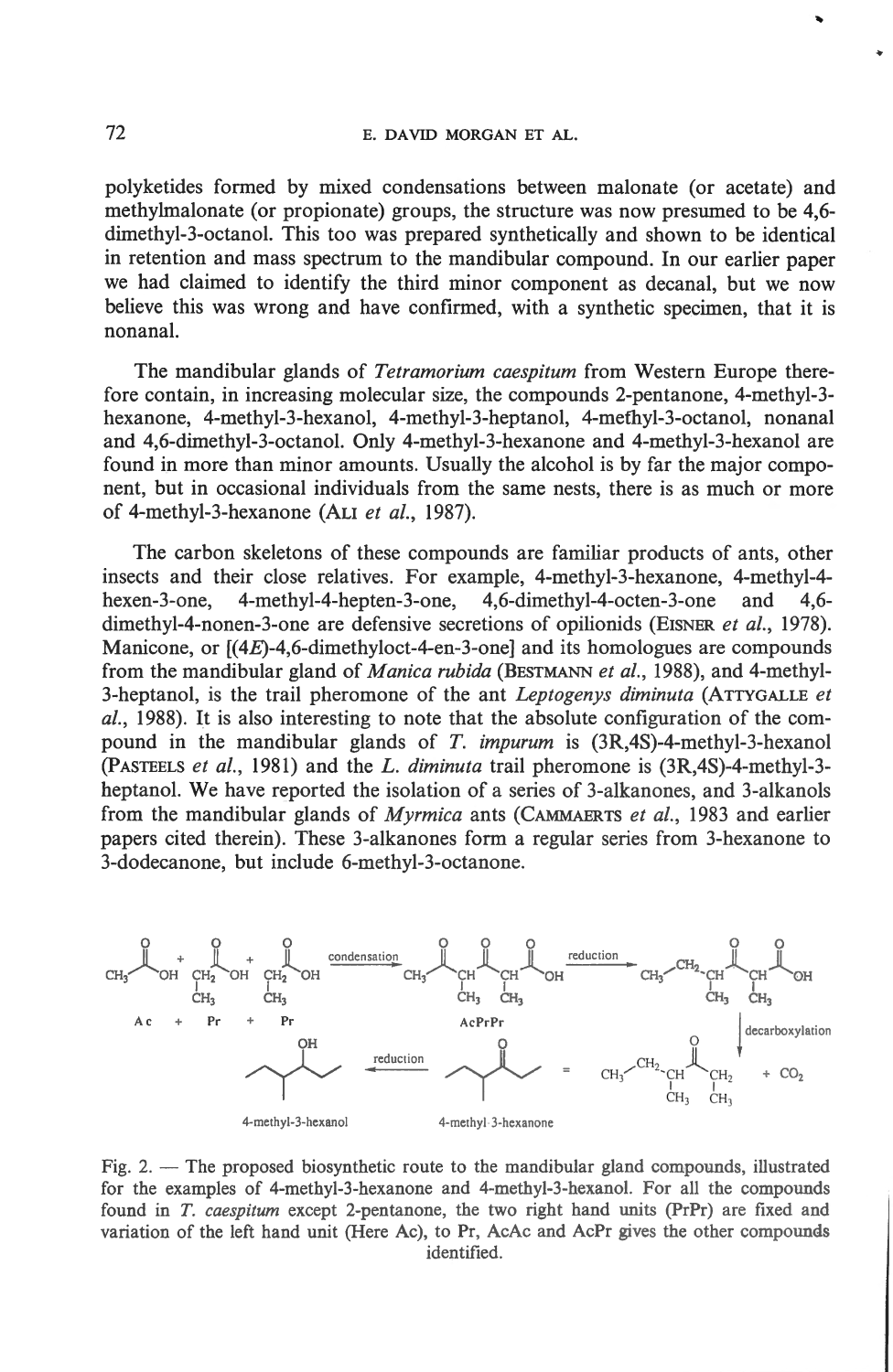No biosynthetic studies have been carried out on any of these compounds. It is difficult to see how any of them can arise by simple polyketide synthesis from acetate, but it is possible to propose routes to ali of them by simple biosynthetic steps from a combination of acetate (Ac) and propionate (Pr) units (or malonate and methylmalonate), as illustrated in figure 2. The presumed polyketide intermediates can give  $2-$  or  $3-$ alkanones by  $\beta$ -ketoacid decarboxylation. The *T*. *caespitum* mandibular compounds may be formed in the following ways : 2-pentanone by head-to-tail condensation of three acetate units (AcAcAc) followed by reduction and decarboxylation, 4-methyl-3-hexanol arises from AcPrPr, 4-methyl-3 heptanol from PrPrPr, 4-methyl-3-octanol from AcAcPrPr, and 4,6-dimethyl-3 octanol from AcPrPrPr. Except for 2-pentanone, the final two units of each of these *Tetramorium* compounds are both Pr. The *Myrmica* mandibular gland compounds are postulated to be formed by the following combinations; AcAcPr, PrAcPr, AcAcAcPr, AcPrAcPr, PrAcAcPr, AcAcAcAcPr, PrAcAcAcPr, and AcAcAcAcAcPr. In this group the final two units are always Ac and Pr, once these are fixed, the remainder of the compound appears to be made up of a random mixture of one, two or three acetate or propionate units, to give the various ketones or alcohols.

## ACKNOWLEDGEMENTS

We thank P.J. Wright for collecting colonies of ants, the Egyptian Government for a studentship to M.F. Ali and Sience and Engineering Research Council for studentships to B.D. Jackson and S.J. Keegans. The GC-MS equipment was purchased with a grant from the Sience and Engineering Research Council to E.D. Morgan.

## REFERENCES

- ALI M.F., R. CAMMAERTS, R.P. EVERSHED and E.D. MORGAN (1987) A re-examination of the mandibular gland contents of *Tetramorium caespitum* (Hymenoptera : Formicidae). *Jnsect Biochem.,* 17 : 237-241.
- ATTYGALLE A.B. and E.D. MORGAN (1984a) Chemicals from the glands of ants. *Chem. Soc. Revs.,* 13 : 245-278.
- ATTYGALLE A.B. and E.D. MORGAN (1984b) Identification of trail pheromone of the ant *Tetramorium caespitum* L. (Hymenoptera : Myrmicinae). J. *Chem. Eco!. ,* 10 : 1453-1468.
- ATTYGALLE A.B., O. VOSTROWSKY, H.J. BESTMANN, S. STEGHAUS-KOVAC and U. MASCHWITZ (1988) - (3R,4S)-4-methyl-3-heptanol, the trail pheromone of the ant *Leptogenys diminuta. Naturwiss.,* 75: 315-317.
- BESTMANN H.J., A.B. ATIYGALLE, J. GLASBRENNER, R. RffiMER, 0 . VOSTROWSKY, M.G. CON-STANTINO, G. MELIKIAN and E.D. MORGAN (1988) - Identification of the mandibular gland secretion of the ant *Manica rubida* : structure elucidation, synthesis and absolute configuration of manicone. *Liebigs Annalen* : 55-60.